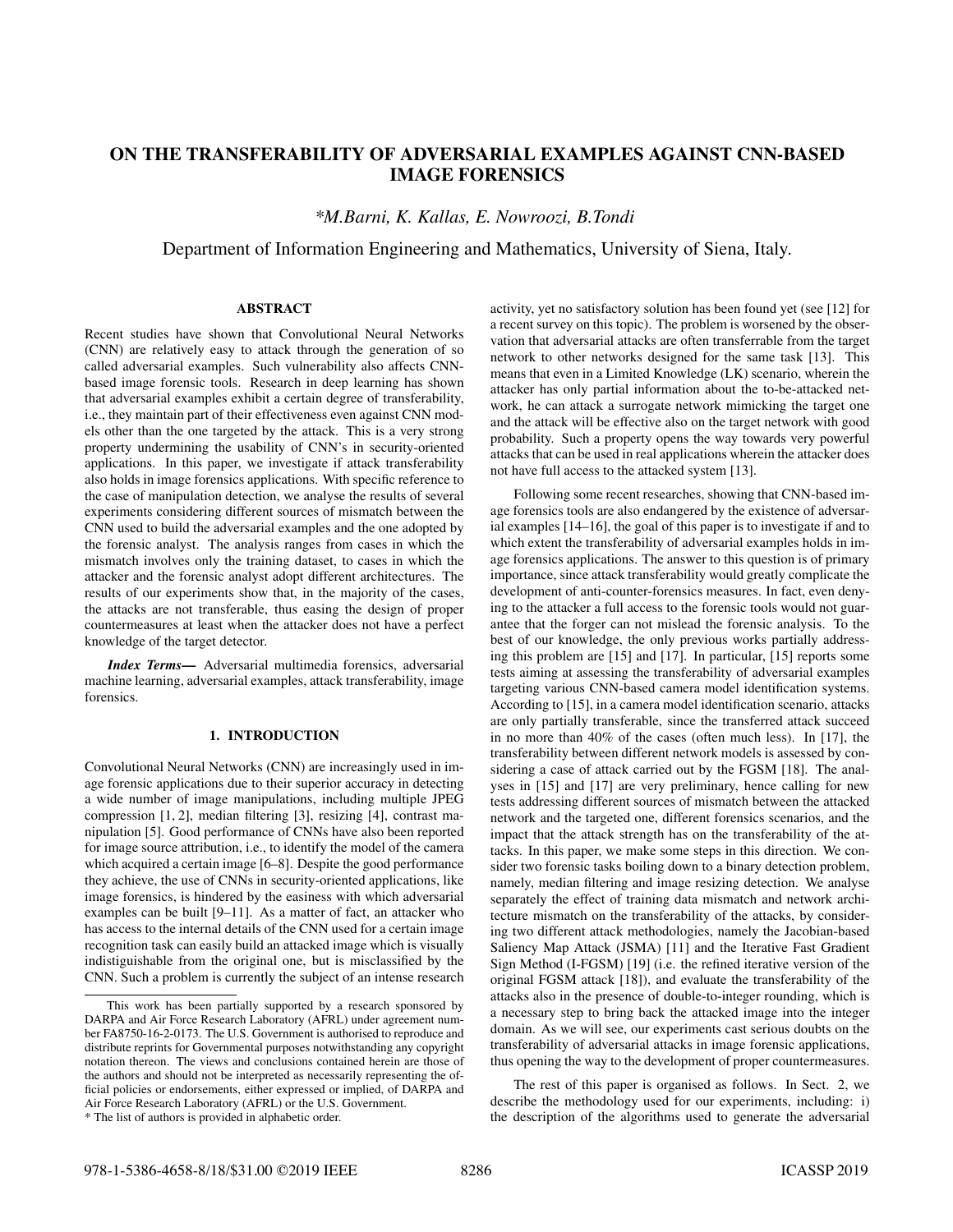examples; ii) the description of the CNN architectures targeted by the attacks; iii) the description of the experimental campaign, iv) the datasets used for training and testing the CNNs. The results of the experiments are presented in Sect. 3, together with a discussion of our main findings. Finally, in Sect. 4, we present a roadmap for future research.

## 2. METHODOLOGY

In order to evaluate the factors that influence the transferability of adversarial attacks against CNN-based detection of image processing operators, we considered two different kinds of attacks, two detection tasks solved by relying on two different networks, and three sources of mismatch between the network used to create the adversarial attack (hereafter referred to as Source Network - SN) and the one the attack should be transferred to (hereafter referred to as Target Network - TN). In particular we considered the cases of two different networks trained on the same dataset and the case of a single network trained on different datasets. With reference to the terminology established in [13], we refer to the first type of transferability as *cross-model transferability* and to the second as *cross-training transferability*. We also considered the case of two different networks trained on different datasets (*cross-model-and-training transferability*). The combination of the above factors resulted in an extensive campaign of experiments whose results will be discussed in Sect. 3.

#### 2.1. Attacks

In our experiments, the adversarial examples were built by relying on the FGSM algorithm, originally proposed in [18], and the JSMA [11]. The Foolbox toolbox [20] was used to implement them.

For the FGSM, as we said, we considered the refined iterative version (I-FGSM) described in [19]. In its original implementation, FGSM obtains an adversarial perturbation in a computationally efficient way by computing the gradient of the output with respect to the input image and considering its sign multiplied by a strength factor. The I-FGSM algorithm is a multi-step variant of FGSM; for a given attack strength  $\varepsilon$ , the algorithm is applied iteratively until an adversarial image can be produced (that is, an image which is misclassified by the network), for a maximum number of steps S. Several values of  $\varepsilon$  are considered, i.e.  $\varepsilon \in E$ ; the value which minimizes the distortion of the final attacked image with respect to the original one is eventually selected as best strength, for the given maximum number of iterations of the algorithm S. In the foolbox implementation of I-FGSM,  $\varepsilon$  corresponds to the normalized strength factor. Then, at each iteration  $i + 1$ , the image is updated as follows:  $X_{i+1} = X_i + \varepsilon(\max(X_i) - \min(X_i)) \cdot \text{sign}(\nabla_X J_\theta(X_i, y))$ , where  $J_{\theta}(X, y)$  is the cross-entropy cost function with parameters  $\theta$ , and y is the ground truth label of X.

The JSMA algorithm, proposed by Papernot et al. [11], consists of a greedy iterative procedure which relies on forward propagation to compute, at each iteration, a saliency map, indicating the pixels that contribute most to the classification. The pixels are then modified based on this map by a relative amount  $\theta$ ,  $\theta$  < 1 ( $\theta$  is relative to the range of the values of the image, the pixel modification being  $\theta$ ·(max(X<sub>i</sub>)−min(X<sub>i</sub>))). A constrain is put on the maximum number of times T the same pixel can be modified. We do not limit the maximum number of iterations. Then, the procedure ends when the attacker succeeds or the pixels are modified by a too large amount (i.e., the number of modifications reaches the maximum prescribed number for all pixels) [11].

Both the I-FGSM and the JSMA algorithms produce a realvalued attacked image. While in some cases we can assume that the attacked image is used as is, in most applications image pixels must be mapped back into the integer domain before being fed to the CNN. This may result in a loss of effectiveness of the attack, since some of the subtle changes introduced by the attack are deleted when pixels are rounded (or truncated) to integer values.

#### 2.2. Datasets

In order to evaluate the transferability of the attacks when the SN and the TN are trained on different datasets, we considered the RAISE (R) [21] dataset and the VISION (V) dataset [22].

For our experiments, about 2000 uncompressed, camera-native, images (.tiff) were taken from the RAISE dataset, with size  $4288 \times$ 2848. These images are camera-native images coming from three different cameras. The same number of images were taken from the VISION dataset. This dataset consists of native images acquired by smartphones/tablets belonging to several brands. To get similar resolution images for the two datasets, we only selected the devices for which the resolution was not very different from that of the images from RAISE. Specifically, the sizes of the images we considered ranges from a minimum of  $2336 \times 4160$  up to  $3480 \times 4640$ . The images from the VISION dataset are in JPEG format. In order to reduce the possible impact of compression artefact, we selected images only from the high-quality devices, for which the JPEG Quality Factor is larger than 97. The images from both  $R$  and  $V$  datasets were split into training (and validation) set and test set, and then processed to produce the images for the manipulated class, namely, median and resizing. For all our tests we considered one-channel images, then all the images from  $R$  and  $V$  were converted to gray-scale.

#### 2.3. Networks

In our experiments, we considered two different detection tasks, namely the detection of image resizing (downsampling, by a 0.8 factor) and median filtering (by a  $5 \times 5$  window). To cope with them, we built several networks generally indicated as  $N_{ar}^{tr}(task)$ , where "ar" indicates the architecture of the network, "tr"  $\in \{R, V\}$ the dataset used for training and "task"  $\in$  {med, res} the detection task ("med" indicating median filtering and "res" resizing).

With regard to the architectures, we considered the network in [23] (recently extended in [4]), hereafter referred to as BSnet ("ar" = BS), and the one in [5], hereafter denoted as GCnet ("ar" = GC). BSnet, originally proposed for image manipulation detection and classification, consists of 3 convolutional layers, 3 max-pooling layers and 3 fully-connected layers. Residual-based features are extracted by constraining the filters of the first layer (with  $5 \times 5$  receptive field), by enforcing a high-pass nature of the filters (see [4] for more details). For the second and third convolutional layers the filter size is set to  $7 \times 7$  and  $5 \times 5$  respectively, and the stride is set to 2. For the max-pooling, a kernel size  $3 \times 3$  is used with stride 2. GCnet was originally proposed to detect generic contrast adjustment operators. With respect to BSnet, GCnet is significantly deeper, consisting of 9 convolutional layers. The network has only 2 max-pooling layers and one fully-connected layer. A kernel size of  $3 \times 3$  and stride 1 was used for all the convolutional layers. Max-pooling is applied with kernel size  $2 \times 2$  and stride 2. The number of parameters is then reduced by halving the number of feature maps in the final convolutional layer, and considering just one fully-connected layer.

Then, we built 6 networks, indexed as:  $N_{\text{BS}}^{\text{tr}}(\text{task})$ , "tr"  $\in \{R, R\}$ V}, "task"  $\in$  {med, res}, and  $N_{GC}^R$ (task), "task"  $\in$  {med, res}.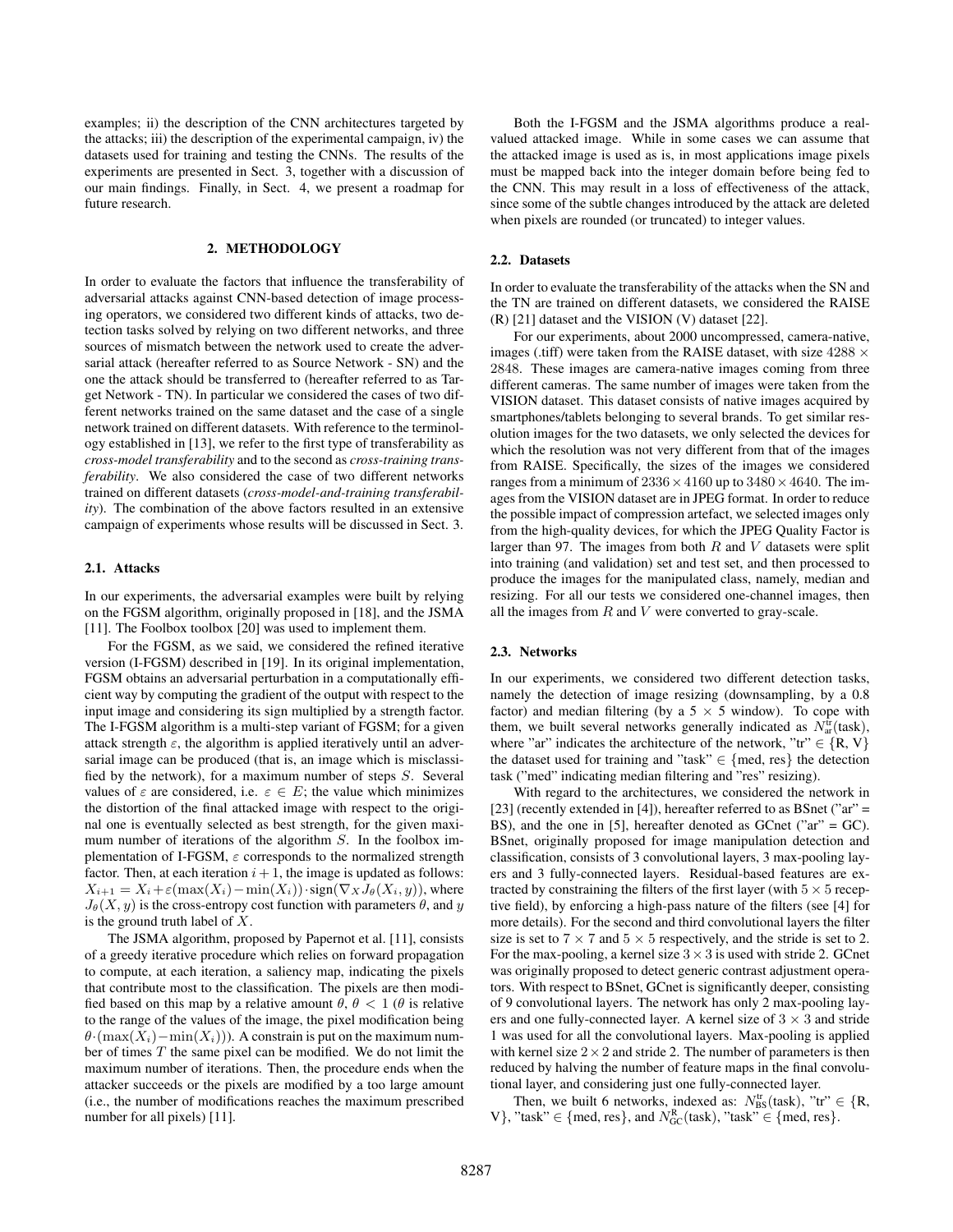## 2.4. Experiments

The experimental campaign was designed in such a way to highlight attack transferability in a wide variety of settings. Experiments have been split into three categories according to the type of mismatch between the SN and the TN. We started studying cross-training transferability, according to which SN and TN share the same architecture, but are trained on different datasets. Then we passed to analyse cross-model transferability, in which different network architectures are trained on the same dataset. Eventually, we passed to crossmodel-and-training transferability according to which the SN and the TN share neither the architecture nor the training data. All the tests have been repeated for both resizing and median filtering detection. For sake of simplicity we did not consider all possible combinations, however, the amount of experiments we carried out is sufficient to draw a number of significant conclusions. In particular, the experiments for the cross-training transferability are carried out by considering only BSnet as the SN, trained on R, i.e.,  $SN = N_{\text{BS}}^{\text{R}}$  (in this case  $TN = N_{\text{BS}}^{\text{V}}$ , and on V, i.e.,  $SN = N_{\text{BS}}^{\text{V}}$  ( $TN = N_{\text{BS}}^{\text{R}}$ ). For the experiments on the cross-model transferability, BSnet is taken as SN and GCnet as TN, both trained on R, i.e.,  $SN = N_{BS}^R$  and  $TN = N_{\text{GC}}^{\text{R}}$ . Finally, for the cross-model-and-training case, we set  $SN = N_{\text{BS}}^{\text{V}}$  and  $TN = N_{\text{GC}}^{\text{R}}$ .

With regard to the attacks, for the I-FGSM attack, the number of steps  $S$  is fixed to 10 (default). The best strength is searched in the range  $E = [0 : \varepsilon_s : 0.1]$ , where  $\varepsilon_s$  is the search step size, which then also corresponds to the minimum normalized strength considered. Setting a larger  $\varepsilon_s$  generally corresponds to consider a stronger attack. In our experiments, we considered  $\varepsilon_s = 0.001$  and 0.01, for which the average PSNR remains above 40 dB. For the JSMA, T is set to 7. The relative modification per pixel  $\theta$  is set to 0.01 and 0.1, the second case corresponding to a stronger attack. We did not consider  $\theta$  values larger than 0.1, since above this value the maximum pixel distortion introduced by the attack starts becoming too large  $(> 70)$ . Eventually, we repeated all the experiments by rounding the output of the attack to integer values.

# 3. RESULTS AND DISCUSSION

In this section we discuss the results of the experiments we have carried out. For sake of brevity, we will focus on the floating point version of the attacks, being this case more favorable to the attacker, and we will briefly touch upon the integer-valued case at the end.

To build our models  $N_{\text{BS}}^{\text{R}}$  and  $N_{\text{BS}}^{\text{V}}$  (for both detection tasks), we considered 200.000 patches for training (and validation) and 10000 for testing, per class. In order to use all the images in the datasets  $R$  and  $V$ , a maximum number of 100 patches is selected (randomly) for each image. A number of 30 training epochs was considered (as in [23]). For the deeper models  $N_{GC}^R$  for both the "med" and "res" task, we used  $10^6$  patches for training,  $10^5$  for validation, and  $5 * 10<sup>4</sup>$  for testing. To reach these numbers, all the image patches were selected from all the images. By following [5], the number of training epochs is set to 3. The input patch size is set to  $128 \times$ 128. For training both BSnet and GCnet, the Adam solver is used with learning rate  $10^{-4}$  and momentum 0.99. The batch size for training is set to 32 images, the test batch size to 100. The accuracies achieved by the BSnet in absence of attacks in the various cases are: 98.1% for  $N_{\rm BS}^{\rm R}$  (med), 99.5% for  $N_{\rm BS}^{\rm V}$  (med), 97.5% for  $N_{\rm BS}^{\rm R}$  (res),  $96.6\%$  for  $N_{BS}^V$  (res). With regard to GCnet, it got the following accuracies:  $98.4\%$  for  $N_{GC}^R$  (med) and  $98.5\%$  for  $N_{GC}^R$  (res).

In the next section, we discuss the performance of the models in the presence of attacks, in the matched and mismatched cases. In counter-forensic applications, it is reasonable to assume that the

attack is only in one direction, since the attacker wants to pass off a manipulated image as an original one, i.e. aims at causing a false negative error. Therefore, in our experiments, we only attack images from the manipulated class. In all the cases, the performance of the attack are assessed on 500 patches, obtained by attacking a subset of the patches from the corresponding test set in each case. Obviously, we attack only images for which the classification of the network is correct. An attack is declared successful when it is able to switch the network decision, i.e., when the manipulated image is labeled as original after the attack (the output soft score for the original class becomes larger than 0.5).

#### 3.1. Cross-training transferability

As detailed in Sect. 2.4, these experiments were carried out by considering only the BS architecture. The results we got are reported in Table 1. For each case, the table reports the accuracy on the manipulated class for both SN and TN without attacks. For each attack type, the PSNR,  $L_1$  distortion and maximum absolute distortion are reported, averaged on all the images successfully attacked in the matched case (i.e., successfully fooling SN). The attack success rate with respect to SN and TN is reported in the last two columns. As we can see, the attacks are generally non-transferable and the images attacked using SN are not able to deceive the TN. More specifically, with the FGSM attack, the adversarial examples can be transferred in a significant number of cases only when the larger strength is considered ( $\varepsilon_s = 0.01$ ) and the SN corresponds to  $N_{\rm BS}^{\rm R}$  (res) and  $N_{\rm BS}^{\rm R}$  (med) (attack success rate 0.692 and 0.845 respectively) and to  $N_{\rm BS}^{\rm V}$ (res) (attack success rate 0.941). For the JSMA case, the attack can be transferred only when SN is  $N_{\rm BS}^{\rm R}$  (res) and strong attack with  $\theta = 0.1$  is considered, with success rate 0.782. Furthermore, we observe that the JSMA is never transferable when the VISION dataset is used to train the SN. It is also interesting to observe that, for a given detection task, the transferability is not symmetric with respect to the datasets used for training. This suggests that, in forensic applications, the features learned by the network may also be affected in some way and up to some extent by the underlying dataset. This point deserves further investigation as a future work.

#### 3.2. Cross-model transferability

In this case, the experiments were carried out by considering only the  $R$  dataset and using the BS architecture for the SN. The results we have got are reported in Table 2. The experiments show the lack of transferability with respect to a mismatch in the network model. The only exception is for the "med" case, in which case the stronger attack (with  $\varepsilon_s = 0.01$ ) is transferable 82.5% of the times. However, it is worth stressing that, when the FGSM is applied with such a strength, although the PSNR is not very low (40.03 dB), the average  $L_1$  distortion is around 2.5 (a similar value is attained by the maximum absolute distortion). With such values of  $L_1$ , the visual quality of the FGSM attacked images is impaired and peculiar visual artifacts appears, especially in relatively uniform image patches.

The fact that the lack of transferability is even stronger in the "res" case than in the "med" case can be probably justified by the ease of the median filtering detection task (even because the median filtering is performed with a rather large window size), compared to the resize. Therefore, we might expect that in the case of "med" similar peculiar features are learned by the shallow and deeper network, hence facilitating the transferability of the attacks.

### 3.3. Cross-model-and-training transferability

In this case, the experiments were carried out by considering the BS architecture trained on the V dataset as the SN, and the GC ar-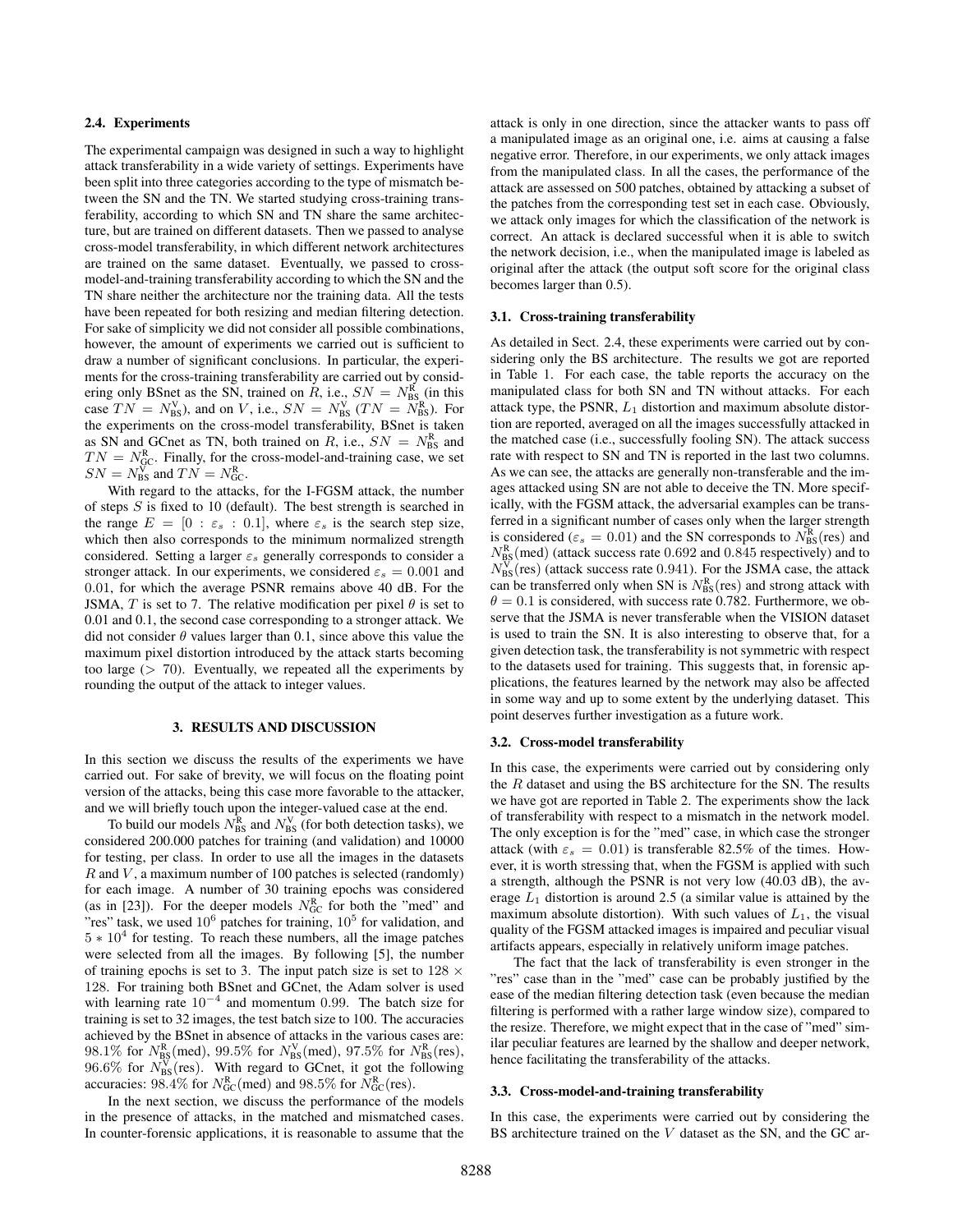| <b>SN</b>                         | TN                              | Accuracy                        | Attack type                     | <b>PSNR</b> | L1 dist | max. dist | Attk succ rate (SN) | Attk succ rate (TN) |
|-----------------------------------|---------------------------------|---------------------------------|---------------------------------|-------------|---------|-----------|---------------------|---------------------|
| $N_{\rm BS}^{\rm R}({\rm res})$   | $N_{\rm RS}^{\rm V}$ (res)      | $SN = 97.60\%$ , $TN = 96.00\%$ | I-FGSM, $\varepsilon_s = 0.01$  | 40.02       | 2.53    | 2.55      | 1.000               | 0.692               |
| $N_{\rm BS}^{\rm R}({\rm res})$   | $N_{\rm BS}^{\rm V}({\rm res})$ | $SN=97.60\%$ , TN= 96.00%       | I-FGSM, $\varepsilon_s = 0.001$ | 58.46       | 0.26    | 0.27      | 1.000               | 0.0491              |
| $N_{\rm BS}^{\rm R}({\rm res})$   | $N_{\rm BS}^{\rm V}({\rm res})$ | $SN = 97.60\%$ , $TN = 96.00\%$ | JSMA, $\theta = 0.1$            | 46.04       | 0.07    | 58.32     | 1.000               | 0.782               |
| $N_{\rm BS}^{\rm R}({\rm res})$   | $N_{\rm RS}^{\rm V}$ (res)      | $SN = 97.60\%$ , $TN = 96.00\%$ | JSMA, $\theta = 0.01$           | 54.99       | 0.04    | 15.09     | 0.991               | 0.115               |
| $N_{\rm BS}^{\rm V}({\rm res})$   | $N_{\rm RS}^{\rm R}({\rm res})$ | $SN = 97.80\%$ , $TN = 99.60\%$ | I-FGSM, $\varepsilon_s = 0.01$  | 40.03       | 2.53    | 2.55      | 1.000               | 0.002               |
| $N_{\rm BS}^{\rm V}({\rm res})$   | $N_{\rm BS}^{\rm R}({\rm res})$ | $SN = 97.80\%$ , $TN = 99.60\%$ | I-FGSM, $\varepsilon_s = 0.001$ | 59.64       | 0.26    | 0.27      | 1.000               | 0.000               |
| $N_{\rm BS}^{\rm V}({\rm res})$   | $N_{\rm BS}^{\rm R}({\rm res})$ | $SN = 97.80\%$ , $TN = 99.60\%$ | JSMA, $\theta = 0.1$            | 50.55       | 0.01    | 69.42     | 0.989               | 0.000               |
| $N_{\rm BS}^{\rm V}({\rm res})$   | $N_{\rm BS}^{\rm R}({\rm res})$ | $SN = 97.80\%$ , $TN = 99.60\%$ | JSMA, $\theta = 0.01$           | 57.78       | 0.01    | 17.06     | 0.979               | 0.000               |
| $N_{\rm BS}^{\rm R}$ (med)        | $N_{\rm BS}^{\rm V}$ (med)      | $SN = 98.20\%$ , $TN = 100\%$   | I-FGSM, $\varepsilon_s = 0.01$  | 40.03       | 2.53    | 2.55      | 1.000               | 0.845               |
| $N_{\rm BS}^{\rm R}$ (med)        | $N_{\rm BS}^{\rm V}$ (med)      | $SN = 98.20\%$ , $TN = 100\%$   | I-FGSM, $\varepsilon_s = 0.001$ | 59.67       | 0.26    | 0.27      | 1.000               | 0.045               |
| $N_{\rm BS}^{\rm R}$ (med)        | $N_{\rm{BS}}^{\rm{V}}$ (med)    | $SN = 98.20\%$ , $TN = 100\%$   | JSMA, $\theta = 0.1$            | 49.64       | 0.03    | 38.11     | 1.000               | 0.012               |
| $N_{\rm BS}^{\rm R}$ (med)        | $N_{\rm BS}^{\rm V}$ (med)      | $SN = 98.20\%$ , $TN = 100\%$   | JSMA, $\theta = 0.01$           | 58.47       | 0.02    | 14.05     | 0.984               | 0.002               |
| $N_{\rm BS}^{\rm V}$ (med)        | $N_{\rm RS}^{\rm R}$ (med)      | $SN = 100\%$ . TN= 99.20%       | I-FGSM, $\varepsilon_s = 0.01$  | 40.04       | 2.53    | 2.55      | 1.000               | 0.941               |
| $N_{\rm BS}^{\rm V}$ (med)        | $N_{\rm RS}^{\rm R}$ (med)      | $SN = 100\%$ , TN= 99.20%       | I-FGSM, $\varepsilon_s = 0.001$ | 59.94       | 0.25    | 0.25      | 1.000               | 0.077               |
| $\overline{N_{BS}^{\rm V}}$ (med) | $N_{\rm BS}^{\rm R}$ (med)      | $SN = 100\%$ , TN= 99.20%       | JSMA, $\theta = 0.1$            | 49.55       | 0.03    | 32.09     | 1.000               | 0.010               |
| $N_{\rm BS}^{\rm V}$ (med)        | $N_{\rm BS}^{\rm R}$ (med)      | $SN = 100\%$ . TN= 99.20%       | JSMA, $\theta = 0.01$           | 58.13       | 0.01    | 14.08     | 0.988               | 0.008               |

Table 1. Experimental results for Cross Training. Transferable attacks are highlighted in bold.

Table 2. Experimental results for Cross Model. Transferable attacks are highlighted in bold.

| <b>SN</b>                       | TN                              | Accuracy                        | Attack type                     | <b>PSNR</b> | $L1$ dist | max. dist | Attk succ rate (SN) | Attk succ rate (TN) |
|---------------------------------|---------------------------------|---------------------------------|---------------------------------|-------------|-----------|-----------|---------------------|---------------------|
| $N_{\rm BS}^{\rm R}({\rm res})$ | $N_{\rm GC}^{\rm R}({\rm res})$ | $SN = 97.60\%$ , $TN = 98.20\%$ | I-FGSM, $\varepsilon_s = 0.01$  | 40.02       | 2.53      | 2.55      | 1.000               | 0.002               |
| $N_{\rm RS}^{\rm R}({\rm res})$ | $N_{\rm GC}^{\rm R}({\rm res})$ | $SN = 97.60\%$ , $TN = 98.20\%$ | I-FGSM, $\varepsilon_s = 0.001$ | 58.48       | 0.31      | 0.33      | 1.000               | 0.002               |
| $N_{\rm RS}^{\rm R}({\rm res})$ | $N_{\rm GC}^{\rm R}({\rm res})$ | $SN = 97.60\%$ , $TN = 98.20\%$ | JSMA, $\theta = 0.1$            | 46.09       | 0.07      | 57.88     | 1.000               | 0.016               |
| $N_{\rm BS}^{\rm R}({\rm res})$ | $N_{\rm GC}^{\rm R}({\rm res})$ | $SN = 97.60\%$ , $TN = 98.20\%$ | JSMA, $\theta = 0.01$           | 54.98       | 0.04      | 15.14     | 0.992               | 0.006               |
| $N_{\rm BS}^{\rm R}$ (med)      | $N_{\rm GC}^{\rm R}$ (med)      | $SN = 98.20\%$ , $TN = 100\%$   | I-FGSM, $\varepsilon_s = 0.01$  | 40.03       | 2.53      | 2.55      | 1.000               | 0.825               |
| $N_{\rm BS}^{\rm R}$ (med)      | $N_{\rm GC}^{\rm R}$ (med)      | $SN = 98.20\%$ , $TN = 100\%$   | I-FGSM, $\varepsilon_s = 0.001$ | 59.67       | 0.26      | 0.27      | 1.000               | 0.181               |
| $N_{\rm BS}^{\rm R}$ (med)      | $N_{\rm GC}^{\rm R}$ (med)      | $SN = 98.20\%$ , $TN = 100\%$   | JSMA, $\theta = 0.1$            | 49.64       | 0.03      | 38.11     | 1.000               | 0.010               |
| $N_{\rm RS}^{\rm R}$ (med)      | $N_{\rm GC}^{\rm R}$ (med)      | $SN = 98.20\%$ , $TN = 100\%$   | JSMA, $\theta = 0.01$           | 58.47       | 0.02      | 14.05     | 0.984               | 0.016               |

Table 3. Experimental results for Cross Training and Model. Transferable attacks are highlighted in bold.

| <b>SN</b>                       | TN                              | Accuracy                        | Attack type                     | <b>PSNR</b> | $L1$ dist | max. dist | Attk succ rate (SN) | Attk succ rate (TN) |
|---------------------------------|---------------------------------|---------------------------------|---------------------------------|-------------|-----------|-----------|---------------------|---------------------|
| $N_{\rm BS}^{\rm V}({\rm res})$ | $N_{\rm GC}^{\rm R}({\rm res})$ | $SN = 99.20\%$ , $TN = 99.60\%$ | I-FGSM, $\varepsilon_s = 0.01$  | 40.03       | 2.53      | 2.55      | 1.000               | 0.004               |
| $N_{\rm BS}^{\rm V}({\rm res})$ | $N_{\rm GC}^{\rm R}({\rm res})$ | $SN = 99.20\%$ , $TN = 99.60\%$ | I-FGSM, $\varepsilon_s = 0.001$ | 59.57       | 0.27      | 0.27      | 1.000               | 0.002               |
| $N_{\rm BS}^{\rm V}({\rm res})$ | $N_{\rm GC}^{\rm R}({\rm res})$ | $SN = 99.20\%$ , $TN = 99.60\%$ | JSMA, $\theta = 0.1$            | 50.20       | 0.02      | 70.87     | 1.000               | 0.000               |
| $N_{\rm BS}^{\rm V}({\rm res})$ | $N_{\rm GC}^{\rm R}({\rm res})$ | $SN = 99.20\%$ , $TN = 99.60\%$ | JSMA, $\theta = 0.01$           | 57.40       | 0.01      | 17.16     | 0.992               | 0.000               |
| $N_{\rm BS}^{\rm V}$ (med)      | $N_{\rm GC}^{\rm R}$ (med)      | $SN = 100\%$ , $TN = 100\%$     | I-FGSM, $\varepsilon_s = 0.01$  | 40.04       | 2.53      | 2.55      | 1.000               | 0.796               |
| $N_{\rm RS}^{\rm V}$ (med)      | $N_{\rm GC}^{\rm R}$ (med)      | $SN = 100\%$ , $TN = 100\%$     | I-FGSM, $\varepsilon_s = 0.001$ | 59.91       | 0.25      | 0.26      | 1.000               | 0.008               |
| $N_{\rm RS}^{\rm V}$ (med)      | $N_{\rm GC}^{\rm R}$ (med)      | $SN = 100\%$ , $TN = 100\%$     | JSMA, $\theta = 0.1$            | 49.56       | 0.03      | 31.83     | 1.000               | 0.008               |
| $N_{\rm RS}^{\rm V}$ (med)      | $N_{\rm GC}^{\rm R}$ (med)      | $SN = 100\%$ , $TN = 100\%$     | JSMA, $\theta = 0.01$           | 58.06       | 0.01      | 14.18     | 0.990               | 0.012               |

chitecture trained on the  $R$  dataset as the TN. Similar results can be obtained by combining architecture and dataset in the other way round. The results we have got are reported in Table 3. Quite expectedly, the table shows that the transferability of the attacks in this case decreases further and the attack success rate is below 0.01 in all the cases but for the case of FGSM with  $\varepsilon_s = 0.01$ , for which a success rate of 0.796 can still be achieved.

As a general behavior, according to our tests, for all the three types of mismatch considered, attacks obtained by JSMA are less transferable than those produced by FGSM. A possible motivation can be the following: since very few pixels are modified by JSMA, it tends to overfit more the attacked model. Related to this, with JSMA, the average output scores returned by SN on the successfully attacked samples are very close to  $0.5$  (in the range  $[0.5, 0.6]$ ), while with FGSM they are always much larger than  $0.5$  (often  $> 0.9$ ). Lastly, we repeated all the experiments by rounding the pixel values of the attacked images to integers. According to the results we have got, integer rounding does not have a big impact on the transferability of the attacks. Rather it influences the effectiveness of the attack on the SN itself, as already reported in several studies, e.g. [15, 24].

## 4. CONCLUDING REMARKS

We investigated the transferability of adversarial examples in an image forensics scenario. By focusing on two manipulation detection tasks, we run tests by considering two well known attack methodologies and several sources of mismatch. Our tests show that adversarial examples are generally non-transferable, in contrast to what happens in typical pattern recognition applications. This states an important result, since the lack of transferability can be exploited by the forensic analyst to make the attack more difficult. For instance, a LK scenario can be enforced in some way to combat adversarial examples, as done with the approaches based on standard ML. Even if our results clearly show that adversarial examples can not be easily transferred from one network to another, further tests are needed before we can draw some final conclusions. First of all, more detection tasks should be considered, together with different sources of mismatch between the SN and the TN. As an example, we may wonder if a mismatch in the training procedure is enough to prevent transferability. Also, the reason why image-forensic networks are less prone to attack transfers should be understood. On the attacker's hand, further research is needed to understand if and how the transferability can be improved by increasing the attack strength to enter more inside the region.